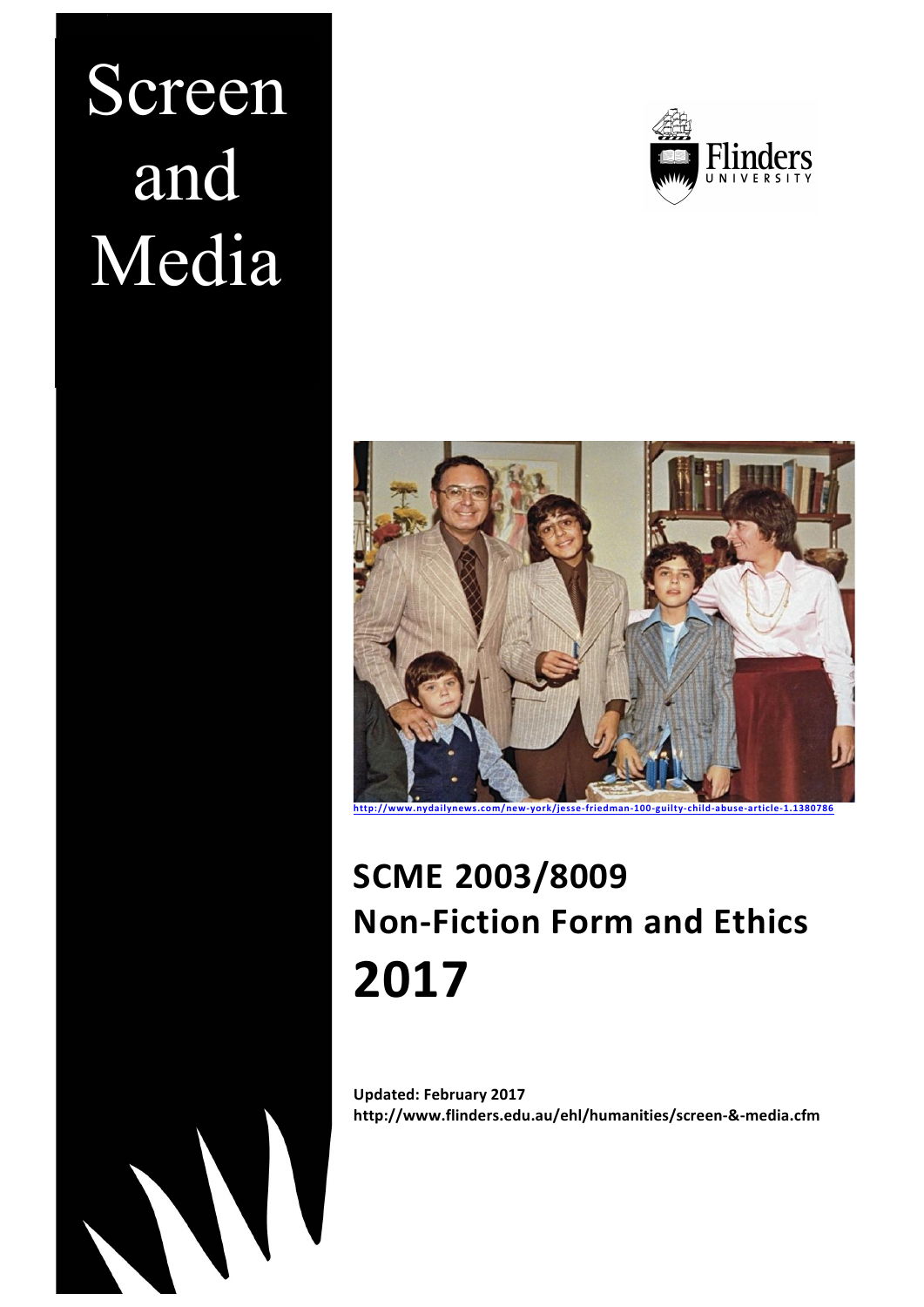| Topic Coordinator Son Vivienne |                                                                     |
|--------------------------------|---------------------------------------------------------------------|
| Units 4.5                      |                                                                     |
|                                | Level Upper Level                                                   |
|                                | Semester Semester 1                                                 |
|                                | Qualification (SCME 2003) Bachelor of Arts, Bachelor of Media Arts, |
|                                | <b>Bachelor of Creative Arts</b>                                    |
|                                | Qualification (SCME 8009) Masters in Screen Production              |

#### **Topic Staff**

| <b>Son Vivienne</b>             | <b>Room: 260 Humanities Building</b> |
|---------------------------------|--------------------------------------|
| <b>Coordinator and Lecturer</b> | phone: 8201 2025                     |
|                                 | email: son.vivienne@flinders.edu.au  |

#### **Topic Description**

This topic considers aesthetic forms and ethical components of non-fiction media within their specific historical contexts. Students will encounter a spectrum of non-fiction forms and rhetorics, ranging from recognised documentary modes (e.g. autobiographical, observational, and interview-based practices) to televisual edu-tainment and internet forms. The ethics circumscribing non-fiction production are paramount, leading us to consider matters of truth and responsibility as well as a director's accountability to audience and subject.

#### **Logistic details**

Lectures and Screenings are on Tuesdays from 1-3pm North Theatre 2 unless specified. Seminars are in **Social Sciences South Room 242** either from 12-1pm or 1-2pm on Thursdays (nominate which slot on FLO).

All readings must be read PRIOR to seminar and are listed in the week that they will be discussed. Writing tasks should be brought to seminar as HARD COPIES to be handed in, unless arrangements are made prior. It will be advantageous to bring tablet/laptop to seminar for hands on activities, as well as pen and paper. If you are not able to attend a tutorial in which a quiz is scheduled please make contact via email so that alternate arrangements can be made. Assessment items are highlighted in bold. Make sure that all your written work is appropriately referenced with your name, student ID number, the name of the assignment, the date and the name of the lecturer of the topic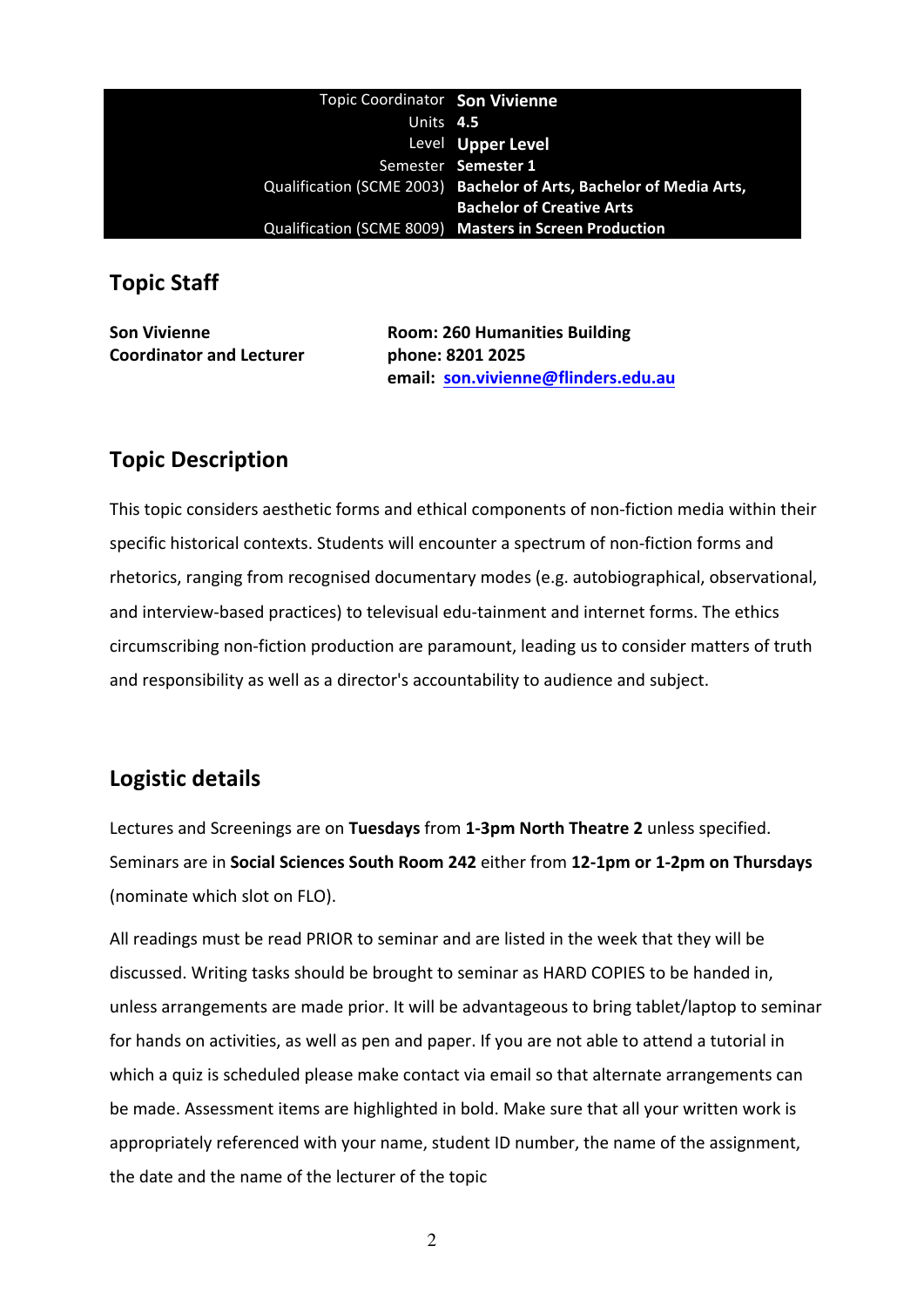#### *WEEKLY PROGRAMME*

| WEEK 1     | 28 <sup>th</sup> Feb & 2 <sup>nd</sup> March                               |
|------------|----------------------------------------------------------------------------|
| Lecture:   | Introduction to SCME2003/8009 and the concept of 'documentary<br>truth'    |
| Reading:   | SCME 2003/8009 Topic handbook                                              |
|            | Documentary Studies: Dimensions of transition and continuity               |
|            | (Corner, pp.13-38) focus on reading from 19-38                             |
| Screening: | Capturing Reality: The Art of Documentary (60' of 97')                     |
|            | Ferrari, 2008: available www.nfb.ca/film/capturing_reality/                |
| Seminar:   | Q&A plus second half of Capturing Reality                                  |
| WEEK 2     | 7 <sup>th</sup> & 9 <sup>th</sup> March                                    |
| Lecture:   | What can Documentaries do?                                                 |
| Reading:   | Simulating the Public Sphere                                               |
| Screening: | First Contact (52') Blackfella Films, 2016                                 |
|            | SBS 2016, S2, Ep1: available                                               |
|            | http://www.sbs.com.au/ondemand/video/809594947886/First-                   |
|            | Contact-S2-Ep1                                                             |
| Seminar:   | <b>Quiz 1</b> on Topic handbook; break down reading; set up Zotero or      |
|            | Endnote accounts (bibliographic software)                                  |
| WEEK 3     | 14th & 16th March                                                          |
| Lecture:   | Documentary as Critical and Creative Research                              |
| Reading:   | Documentary as Critical and Creative Research (Wayne, pp.82-94)            |
|            | Screening: First Australians (54') Blackfella Films, 2008                  |
| Seminar:   | <b>Written Summary 1</b> (on your choice of readings from weeks 1, 2 or 3) |
|            | bring as hard copy for group discussion; submit at end of class with       |
|            | screen grab of your bibliographic software                                 |
| WEEK4      | 21st & 23rd March                                                          |
| Lecture:   | Autobiography                                                              |
| Reading:   | First Person Films: some theses on self-inscription (Renov, pp. 39-50)     |
| Screening: | Tarnation (1"31') Caouette, 2005                                           |
| Seminar:   | Quiz 2 on Week 3 reading; discuss reading, selfie exercise                 |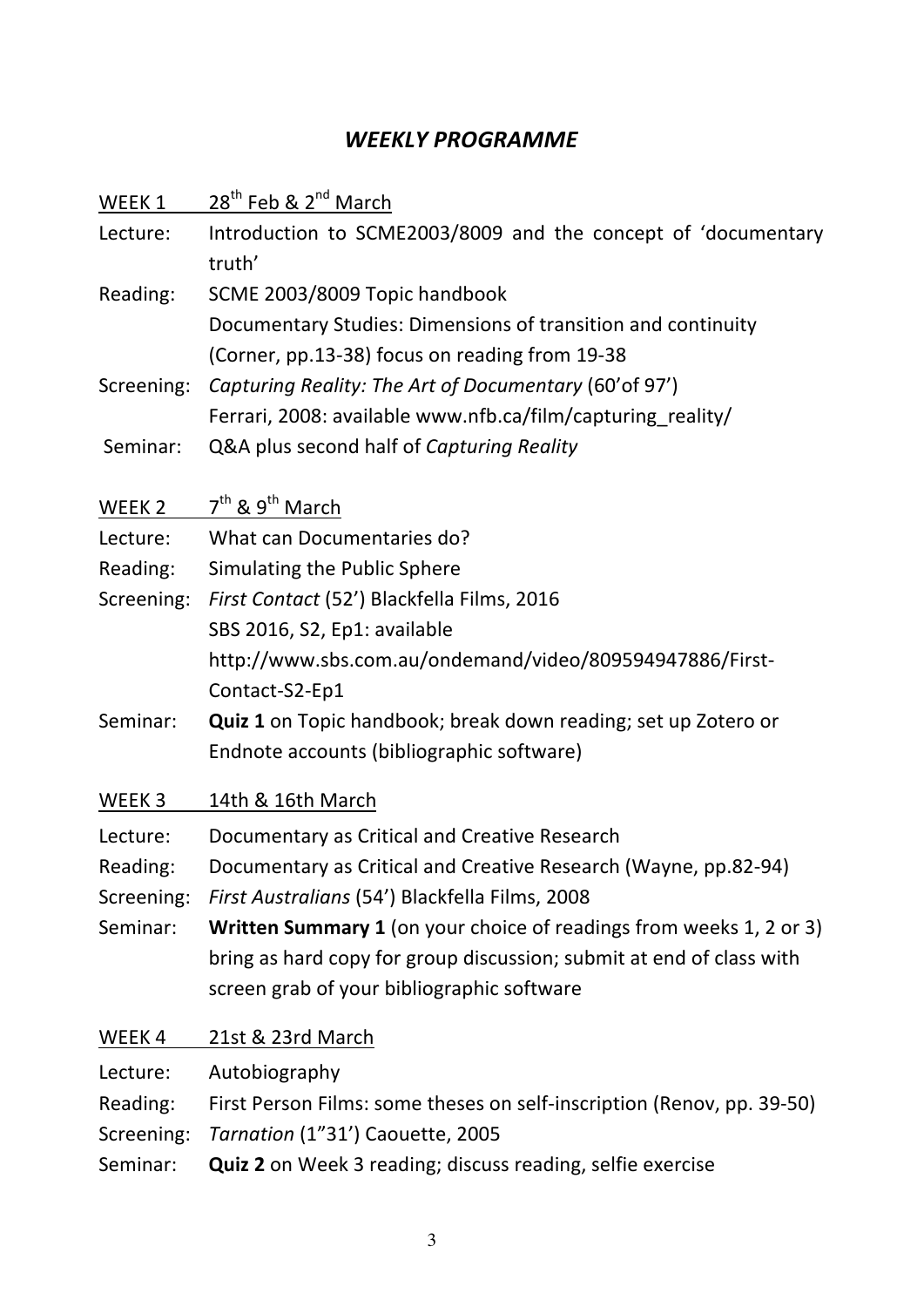| WEEK 5     | $28^{\text{th}}$ & $30^{\text{th}}$ March                                    |
|------------|------------------------------------------------------------------------------|
| Lecture:   | Defining and sharing 'otherness'                                             |
| Reading:   | When Autobiography Meets Ethnography and Girl Meets Girl: The                |
|            | "Dyke Docs" of Sadie Benning and Su Friedrich (Holmund, pp. 127-             |
|            | 143)                                                                         |
| Screening: | Hide and Seek (1"04') Friedrich, 1978                                        |
| Seminar:   | <b>Major essay draft</b> as hard copy for group discussion; submit at end of |
|            | class                                                                        |
|            |                                                                              |
|            |                                                                              |
| WEEK 6     | $4th$ & $6th$ April                                                          |
| Lecture:   | <b>Truth and Fiction</b>                                                     |
| Reading:   | Mockumentary: A Call to Play (Hight, pp. 204-216)                            |
| Screening: | Curse of the Blair Witch (43") Myrick & Sanchez, 1999                        |
|            | https://www.youtube.com/watch?v=998dVSMjbsw                                  |
|            | http://blairwitch.wikia.com/wiki/Curse of the Blair Witch                    |
| Seminar:   | <b>Written Summary 2</b> (on your choice of readings for weeks 4,5,6)        |
|            | bring as hard copy for group discussion; submit at end of class with         |
|            | screen grab of your bibliographic software; return essay draft               |

MID-SEMESTER BREAK  $14^{\text{th}} - 28^{\text{th}}$  April (no lecture or tutorial on week of Anzac Day) **Major essay due: Wed 19<sup>th</sup> April** 

| WEEK <sub>7</sub> | 2nd & 4th May                                                         |
|-------------------|-----------------------------------------------------------------------|
| Lecture:          | Doco 'characters': Ethics in real life                                |
| Reading:          | Filmmakers and their Subjects (pp.152-156).                           |
| Screening:        | Capturing the Friedmans (1"47') Jarecki, 2003                         |
| Seminar:          | Discuss screening and readings $-$ how are the ethical issues we've   |
|                   | discussed in the topic so far pertinent to your self-portrait?        |
|                   |                                                                       |
| WEEK 8            | 9th & 11th May                                                        |
| Lecture:          | <b>Thinking about Audience</b>                                        |
| Reading:          | Documentary Modes of Engagement (Hill, pp. 217-231)                   |
| Screening:        | Pornography: The Musical (49') Hill, 2003                             |
| Seminar:          | <b>Quiz 3</b> on week 7 & 8 readings; discuss readings; return essays |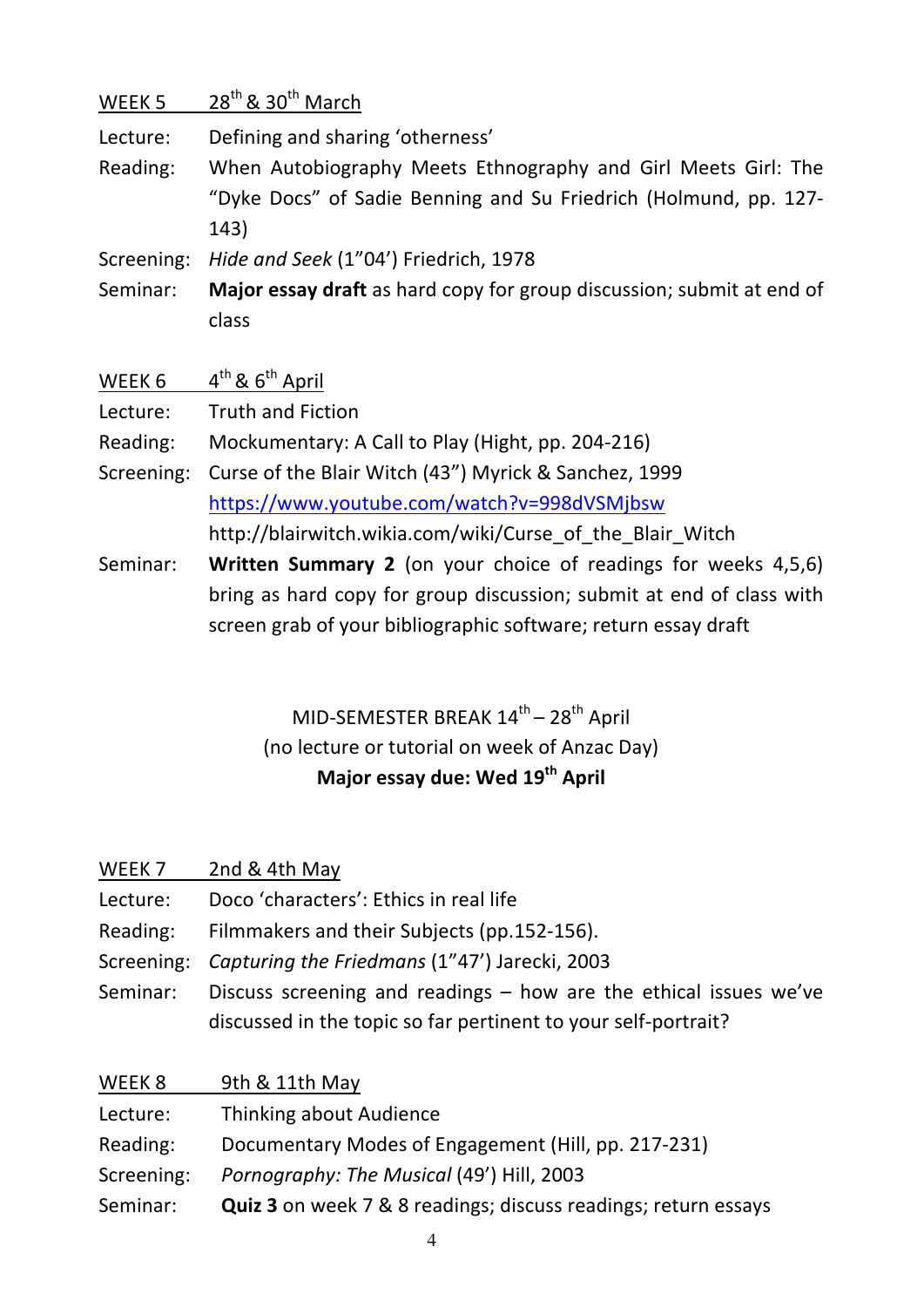| WEEK 9     | 16th & 18th May                                                         |
|------------|-------------------------------------------------------------------------|
| Lecture:   | <b>Narration &amp; Multiple Voices</b>                                  |
| Reading:   | tbc                                                                     |
| Screening: | Grizzly Man (1"44') Herzog, 2005                                        |
| Seminar:   | Written outline for self-portrait (3) as hard copy for group discussion |
|            | and submit at end of class with screen grab of your bibliographic       |
|            | software, return essays                                                 |
| WEEK 10    | 23rd & 25th May                                                         |
| Lecture:   | Connected by Light – guest lecture tbc                                  |
| Reading:   | tbc                                                                     |
| Screening: | Connected by Light (27') Bate, 2009                                     |
|            | http://www.connectedbylight.com/                                        |
| Seminar:   | <b>Written Summary 4</b> (on reading tbc) as hard copy for group        |
|            | discussion and submit at end of class with screen grab of your          |
|            | bibliographic software                                                  |
|            |                                                                         |
| WEEK 11    | $30th$ May & $1st$ June                                                 |
| Lecture:   | Gayby Baby - guest lecture tbc                                          |
| Reading:   | tbc                                                                     |
| Screening: | Gayby Baby (53") Newell & Mars, 2015                                    |
| Seminar:   | Quiz 4                                                                  |
| WEEK 12    | $6^{th}$ & $8^{th}$ June                                                |
| Lecture:   | <b>Alternative Platforms</b>                                            |
| Reading:   | Online Documentary (Birchall, pp. 278-283)                              |
|            | Public Domains: Engaging Iraq through experimental documentary          |
|            | digitalities (Zimmerman, pp. 284-298)                                   |
| Screening: | explore online case study                                               |
| Seminar:   | discuss readings, submit self-portrait and written reflection           |
| WEEK 13    | $13^{th}$ & $15^{th}$ June                                              |
| Lecture:   | <b>Student Screenings</b>                                               |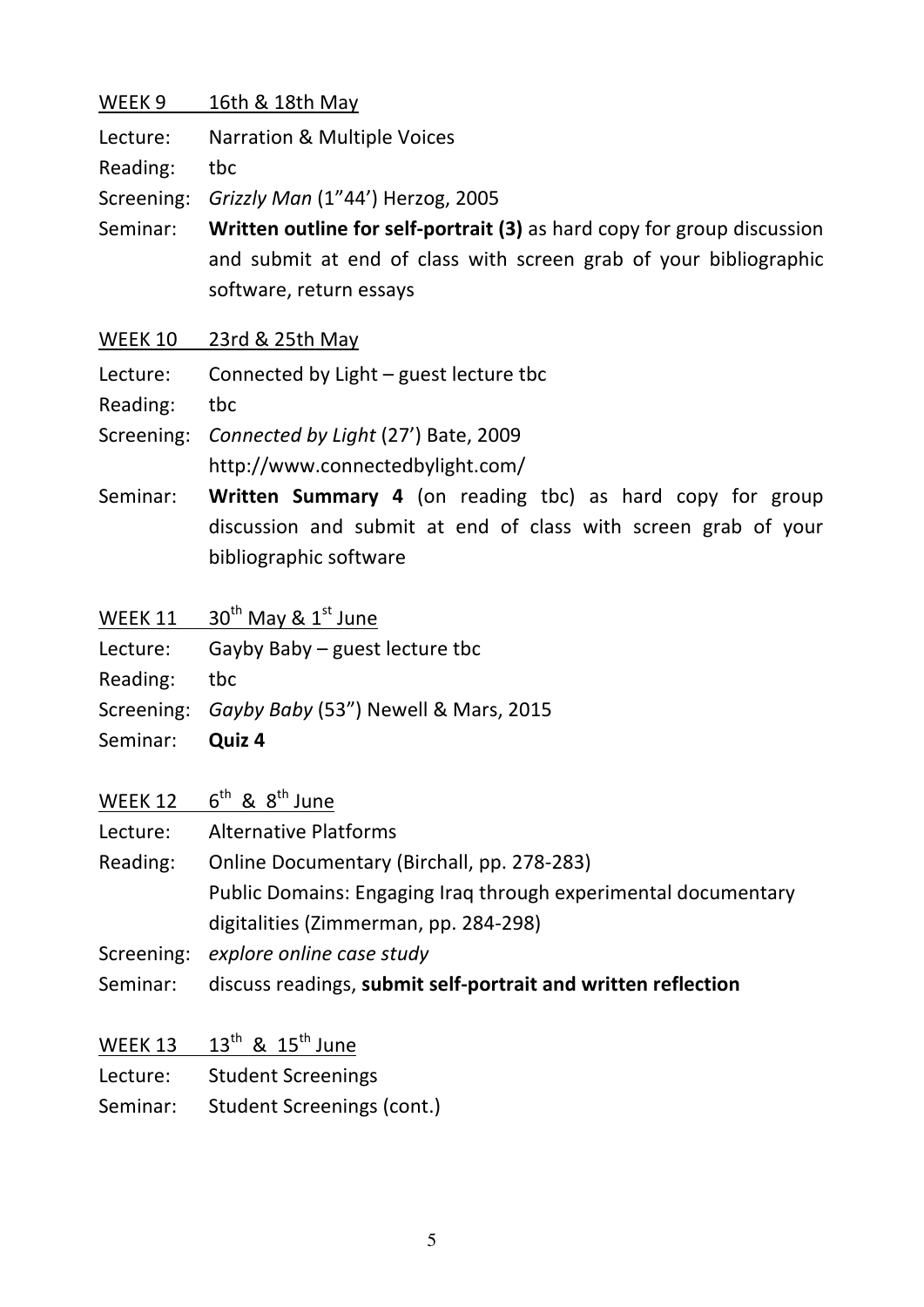# **Topic Aims and Outcomes**

#### **Educational Aims of the Topic**

This topic aims to:

- provide students with a chance to become familiar with the rhetorical strategies commonly found within non-fiction media
- provide students with an opportunity to formulate an informed opinion about what non-fiction media is, and how it differs from fictional work
- assist students in becoming familiar with different non-fiction 'modes'
- provide students with opportunities to explore the ethics of non-fiction media

#### **Expected Learning Outcomes**

On completion of this topic students will be able to:

- demonstrate an awareness of the rhetorical strategies commonly found within nonfiction media
- show an understanding of what non-fiction media is and how it differs from fictional media
- demonstrate knowledge of different non-fiction 'modes'
- show an understanding of ethics in non-fiction media
- have an understanding of applied ethics, articulated in their own creative work
- summarize & synthesize a body of knowledge about a specific work or concept
- interpret and sustain (both verbally and in writing) a scholarly argument

#### **Key Texts and Software**

Readings are available as e-readings here: http://libpet.flinders.edu.au/cgi-

bin/FLEX course reserve builder.cgi Additional readings, current reviews and relevant opinion pieces will be posted on FLO.

In this topic we learn to routinely use bibliographic software to organise and annotate readings, establishing an invaluable library for future scholarship. Flinders University provides you free access to Endnote for the period of your enrolment however in this topic we'll also be referencing Zotero. You are welcome to use either software and you'll be asked to submit screen shots of your entries as evidence of your growing library.

Please download either Zotero (https://www.zotero.org/download/) or Endnote  $(http://flinders.libguides.com/c.php?g=405246&p=275888)$  and set up an account with your uni email address and we'll discuss further in the first lecture.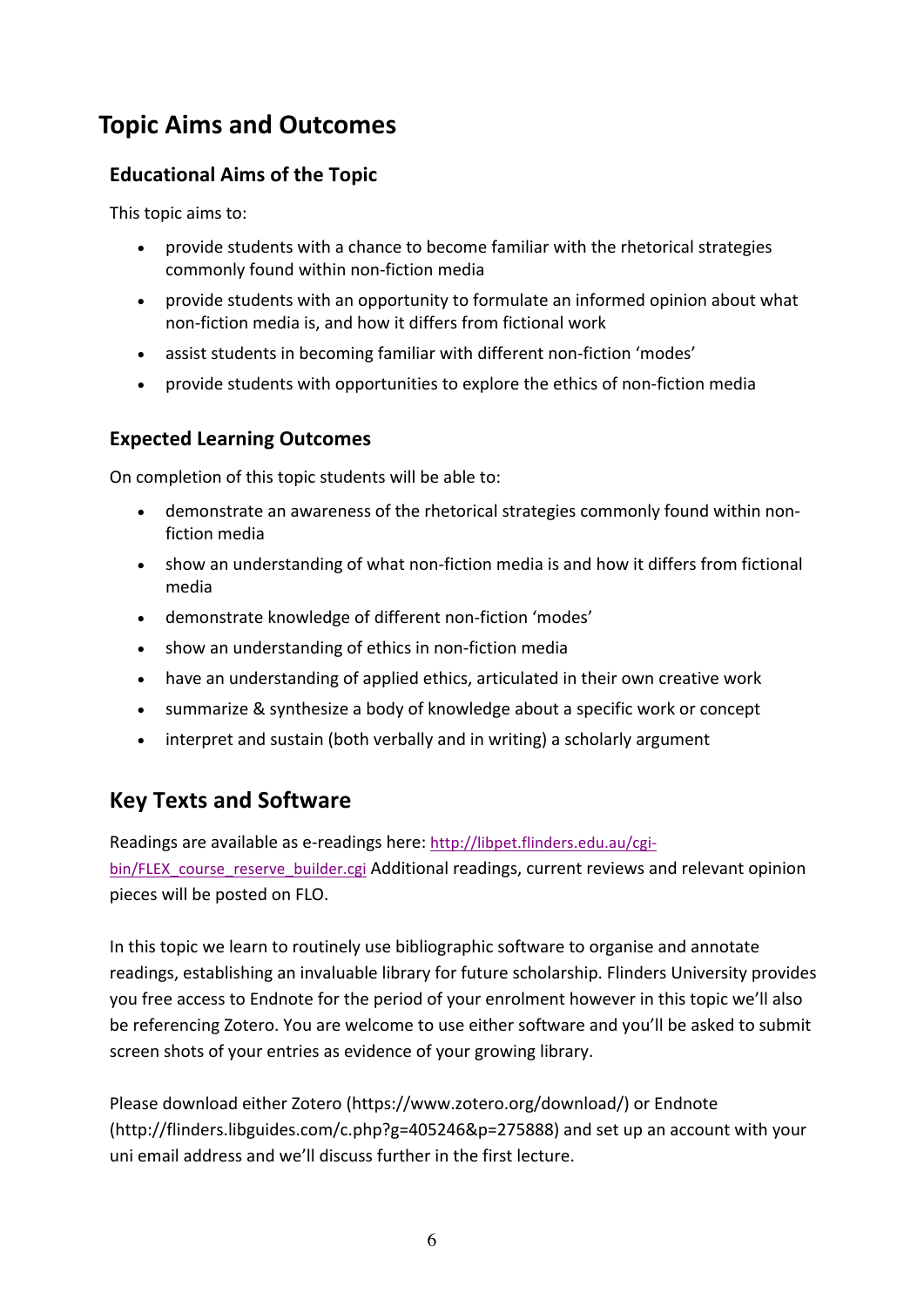# *Major Essay*

Percentage of final grade: 30% (10% draft, 20% final) **Draft Due date:**  $6^{th}$  **April, 5pm Final Due date: 19<sup>th</sup> of April, 5pm** 

**Word length**: 1500-1800 words (excluding references)

Essay questions will be posted on FLO with a marking rubric. You are required to prepare a 2 page outline of your essay with intro, conclusion and topic sentences. Use library guides (available on library site and FLO) to assist in structuring your work and please bring a printed version of your draft to your seminar for small group discussion.

#### **Further Requirements:**

- Reference at least two articles from our readings
- Assume your reader has seen the movies you speak of (don't describe the whole 'plot')
- Be *specific* and *strategic* in your choice of movie elements to discuss: pick those which really help you make your point
- Your essay will attract a higher mark if you discuss additional aspects and/or scenes from movies and/or scholarship outside class or our readings
- Pay attention to grammar, sentence construction, punctuation, and spelling.
- READ IT OUT LOUD or ASK A FRIEND TO READ.
- If in doubt about academic integrity/ referencing, consult the on-line resources on Topic FLO site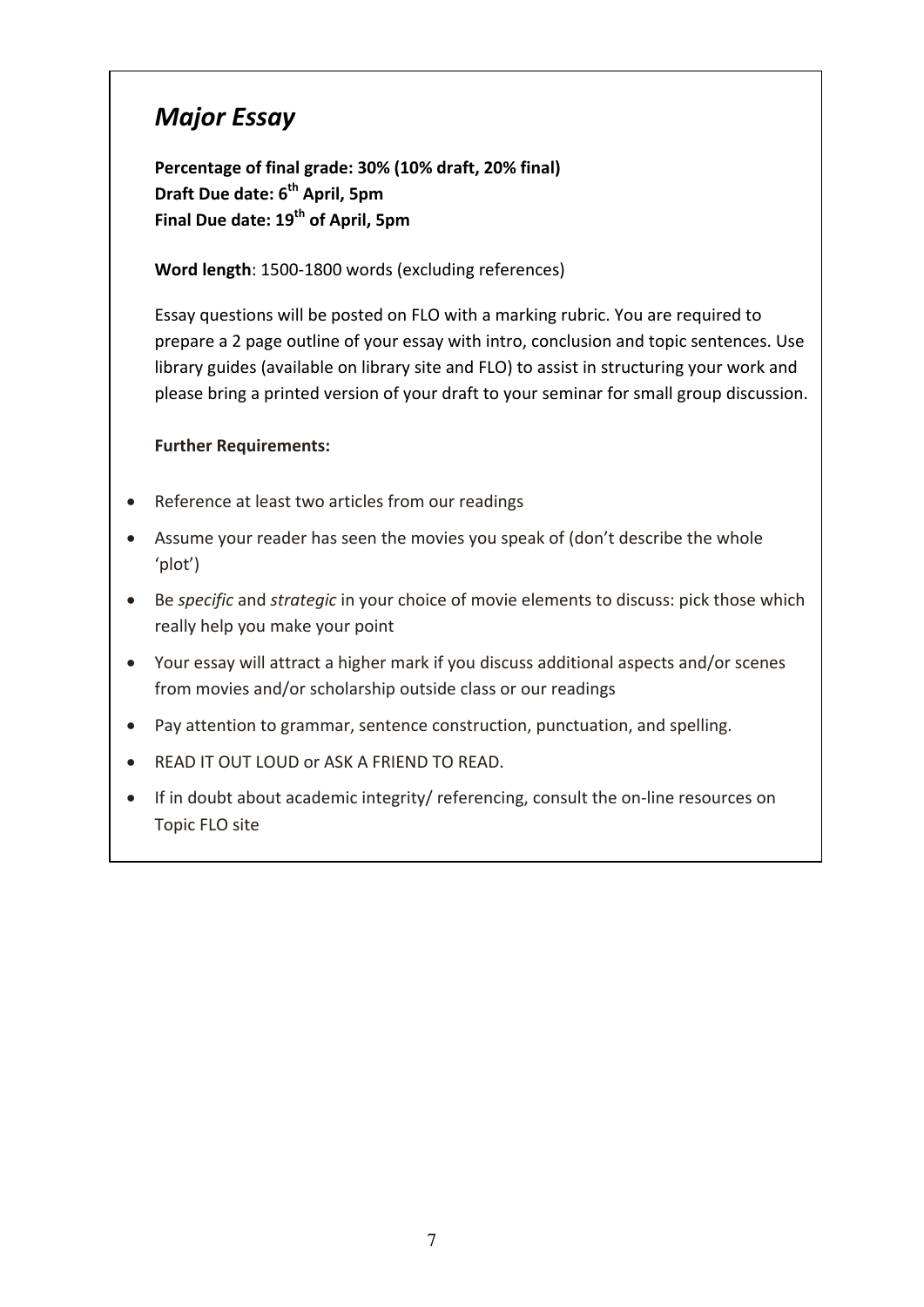# *Self-Portrait*

**Percentage of final grade: 20% (10% reflection, 10% video) Due date: 6th June** Word length: Reflection 500-800 words

Many documentaries we have seen this semester are deeply personal or reflective in nature. We have considered a variety of styles and narrative modes for sharing intimate insights. Create a project including the following:

• A 2-3 minute video in a style, mode, or combination of modes of your choice, that represents an aspect of self. Your video need not be technically outstanding; the emphasis is rather to demonstrate engagement with relevant documentary concepts, issues, ethics, and texts that we've encountered in this topic

- A 500-800 word reflection statement that explicitly spells out which concepts and issues you were trying to address in your video, what stylistic qualities you were aiming for, what ethical issues you encountered (and how you dealt with them)
- Videos should be uploaded to our designated Vimeo channel by  $6^{th}$  June with brief 25 word synopsis/description.
- Reflection statements should be submitted electronically via FLO

Note: anybody enrolled in a Screen production topic must develop a different body of **work for this topic than what you are developing in the Production topic** 

# *Attendance and Participation*

**Percentage of final grade: 10% Due date: On-going**

Assessment is based on your participation in screening discussions and seminar activities. 

- preparedness for Seminar (ie **do the readings**)
- contributing to Seminar activities, whether in pairs, groups, or solo

More than two absences from Seminar unaccompanied by documentation (either a medical or counselling certificate) will effect your grade.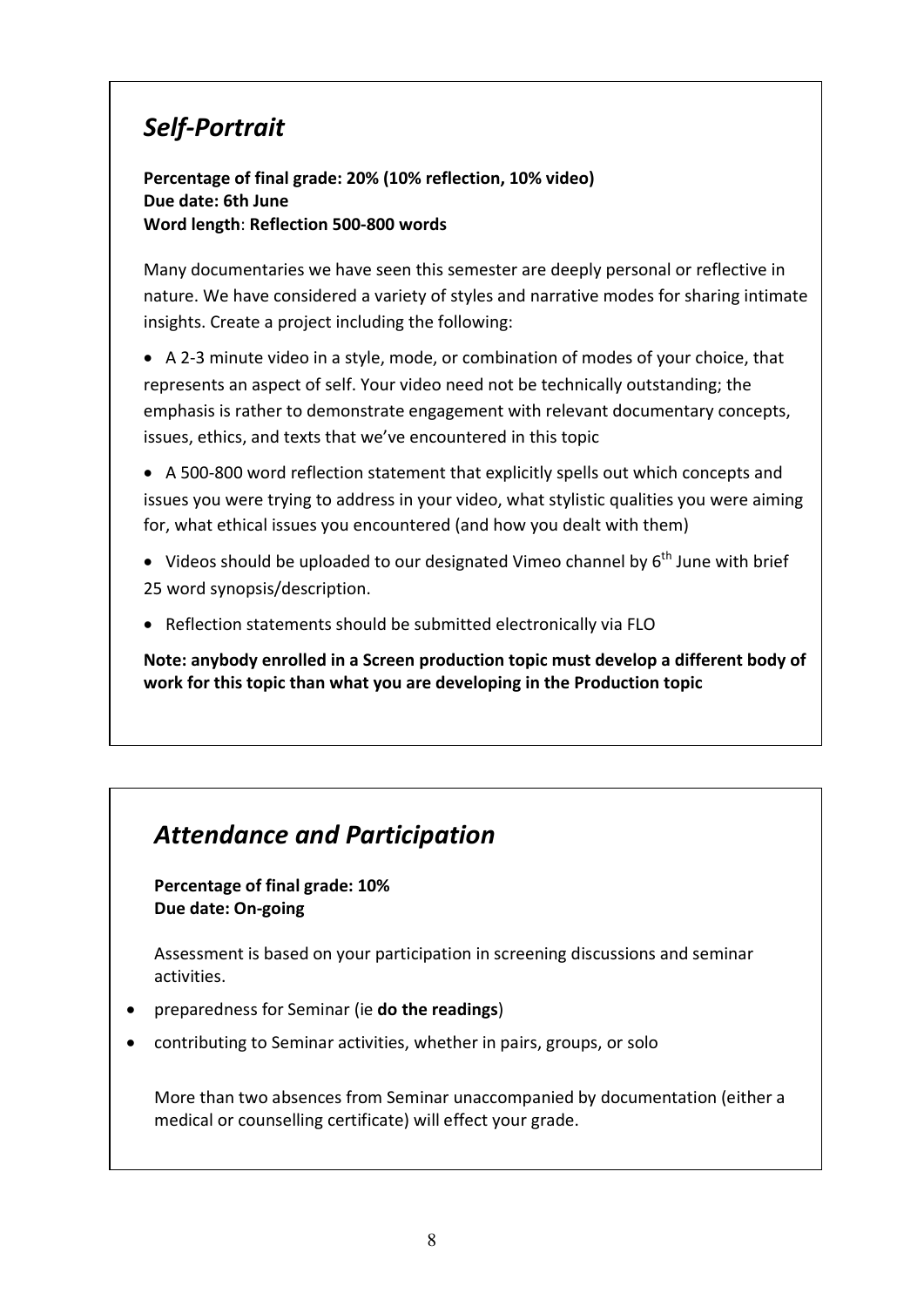# *Seminar Quiz*

Percentage of final grade:  $4 \times 5\% = 20\%$ **Due date: see weekly program**

Quizzes will be undertaken during seminars on nominated weeks. They are multiplechoice and will be marked in class. If you are unable to attend the seminar in a quiz week please email prior to make alternate arrangements.

# *Written assignments*

**Percentage of final grade: 4 x 5% = 20% Due date: see weekly program Word length: 150-200 words**

Throughout this topic you are expected to add readings to your library, based in either Zotero or Endnote bibliographic software. On nominated weeks you will also need to summarise a reading in 150-200 words and append this to your library. Please bring a printed hard copy of your summary to seminar for small group discussion. You will be asked to give your work a notional grade based on the below criteria before submitting it for marking at the end of seminar.

- Are the details of title, authorship, publication etc. clear?
- What are the core arguments put forth by the author?
- Have you included brief, pertinent quotes/excerpts and offered context?
- Where/how is the author's perspective positioned in historical/social context (this may require a small amount of additional research)
- How might you reference this work in the future?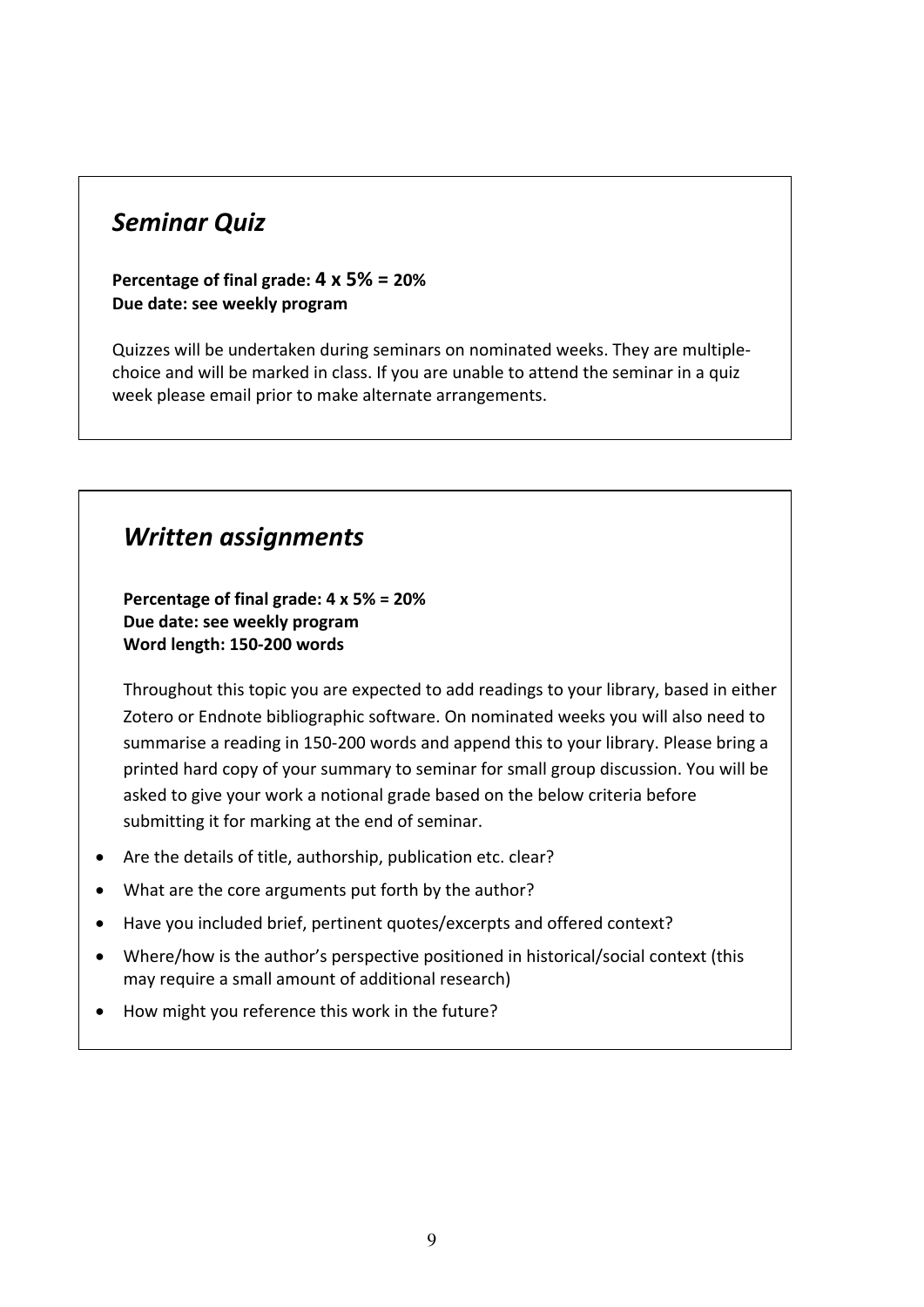#### **Extension of Assignments**

Quizzes and Written assignments are undertaken and/or discussed in Seminars. If you are not able to attend on any given week you will either forgo marks for this week or need to make alternate arrangements with your tutor.

**ESSAYS** that arrive late will attract a 2 point penalty per day. To avoid penalties you may seek an extension (typically granted in cases of documented illness or on compassionate grounds with a counsellor's certificate). If you are seeking an extension for 5 working days or fewer, send an email to your tutor or topic coordinator prior to the due date. If you are seeking an extension of more than 5 working days, complete the online extension form below: http://www.flinders.edu.au/ehl/humanities/information-for-students/extension-request.cfm

#### **Communication with lecturer:**

Please try to work things out by yourself in the first instance and I don't expect to be asked about issues that are covered in this topic guide! If issues arise or you are simply stumped about something, by all means make an appointment to meet with me.

All appointments regarding group issues are to be made collectively and emails should be cc-d to all members so that everyone is kept in the loop.

#### **Submission and Return of Assignments in FLO**

Submission and return of **ESSAYS** will be on FLO.

- $\circ$  Open the FLO page for the topic
- $\circ$  Click on the assignment link marked 'Essay'
- $\circ$  This will open a new page titled 'assignment details'. This page will show when submission is possible and indicates the closing date
- $\circ$  Click on the button labelled 'add submission'
- o Click on 'Add'
- $\circ$  Click on 'My Computer' and then the 'Browse' button, locate the file you want
- $\circ$  Click 'Upload this file'
- $\circ$  Insert a file name in the 'Save as' window. Give it a title like 'Essay [your surname]'
- $\circ$  Click 'Upload this file'
- o Click 'Save changes'

#### **Need Help with FLO?**

Contact the FLO Student Help Desk by calling 8201 5378 or 1800 200 292 (if outside the metro area), or by emailing flo.student@flinders.edu.au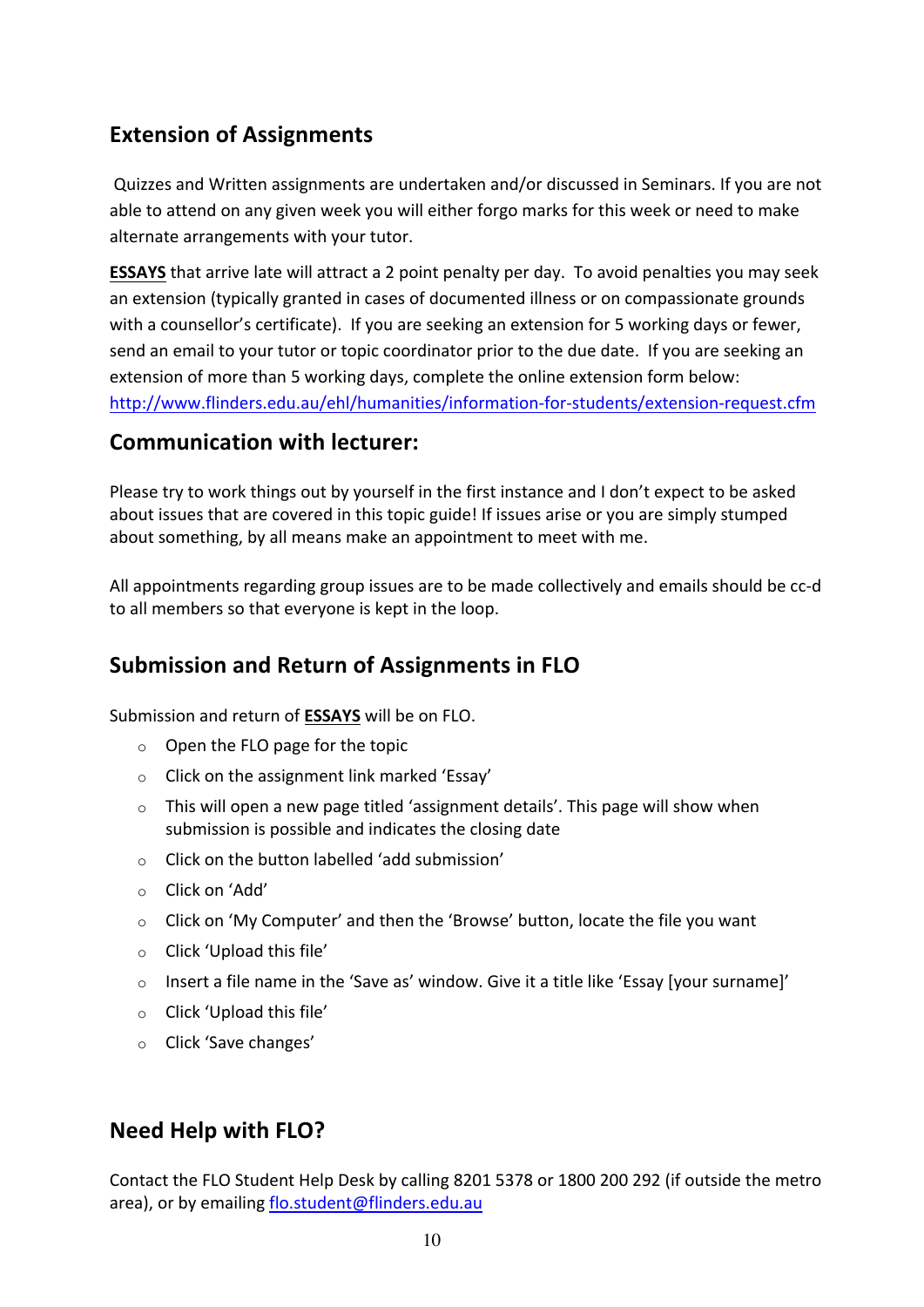# **Academic Integrity**

The University expects that students and staff will adhere to high standards of academic integrity in the pursuit of knowledge through learning, teaching and research. In the submission of assessed work, academic integrity requires that all work is produced by the student alone (unless otherwise stipulated  $-$  eg with group work), with all sources and collaboration fully acknowledged. Various actions compromise academic integrity. These include plagiarism, collusion, fabrication, falsification, double submission of work and other forms of cheating. Any failure to meet the requirements of academic integrity in any form of academic work will be regarded as a breach of the requirements of academic integrity and will incur penalties which include zero marks for the relevant piece of work, a grade of fail for the whole topic or referral to the Vice-Chancellor. University policy, information and guidance on academic integrity can be found at http://www.flinders.edu.au/aims.

# **Turnitin**

If you are unsure whether or not your written work may too closely resemble your source material, 'text-matching' software is available to all Flinders University students via Flinders Learning Online (FLO) which may assist you to avoid unintentional plagiarism. Flinders University is providing the opportunity for all enrolled students to use this text-matching software, called Turnitin.

If you 'submit' an assignment to Turnitin, it will match the text in that assignment to a set of academic papers to identify areas of overlap in which there is either exact or inexact matching between the submitted work and source material. Assignments are compared with source material in several different databases.

Turnitin generates a report that details the percentage of submitted text that has been matched with existing sources. The report also shows the suspected sources of each section of matched text.

Those assignments submitted by students under the Student Learning Centre assignment will not be viewed by either other students or faculty staff but may be viewed by the Student Learning Centre staff administering the software.

# **Graduate Qualities**

Graduate Qualities and Graduate Attributes have been identified by most Australian Universities to characterise their graduates. Flinders University has adopted seven Graduate Qualities. Flinders University aims to produce graduates of bachelor degrees who:

- are knowledgeable;
- can apply their knowledge;
- communicate effectively;
- can work independently;
- are collaborative;
- value ethical behaviour; and
- connect across boundaries.

http://www.flinders.edu.au/teaching/teaching-strategies/graduate-qualities/